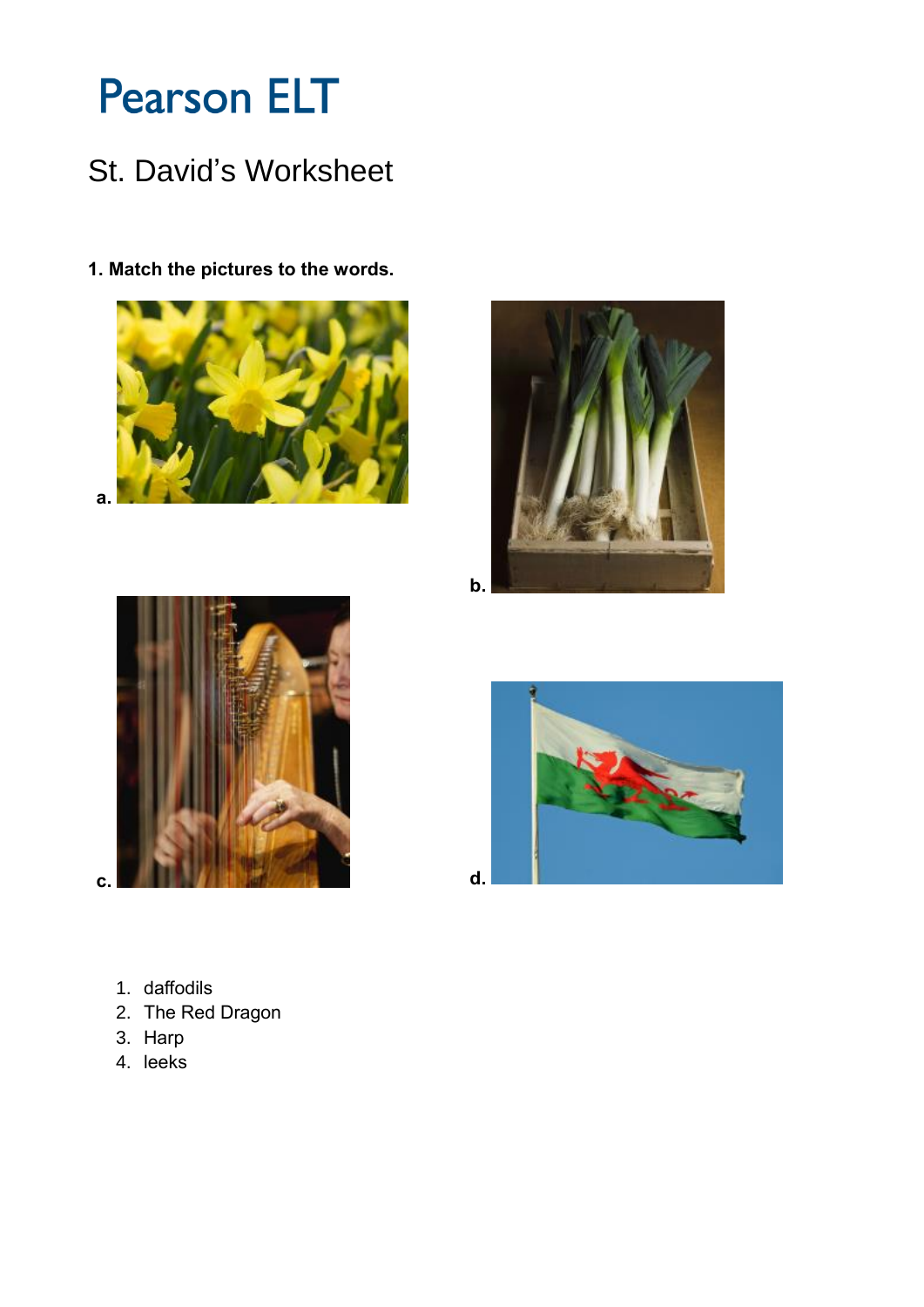# **Pearson ELT**

## St. David's Worksheet

### **2. Read about Wales and St.David's Day.**

Wales is part of Britain and the United Kingdom. It is about half the size of Switzerland and its national colours are white, red and green. St. David is the patron Saint of Wales. He helped the Welsh people to defeat the Saxons and so every year Welsh people celebrate St. David's Day on 1<sup>st</sup> March. St David died on 1<sup>st</sup> March 589 AD. They have parades in the street and concerts; they wear daffodils and leeks on their clothesand wave The Red Dragon flag. The Welsh people are very proud of their national heritage. Why not visit Wales for the St.David's Day celebrations? You can go to a concert and listen to musicians playing the harp, you can try and sing along to some traditional songs and even try a little bit of Welsh dancing. Maybe you could even buy a traditional Welsh costume: a tall black hat and a red cloak. To see more examples of Welsh clothes and artefacts, visit the National Museum in Cardiff.

#### **Info source: [www.wales.com](http://www.wales.com/)**

#### **3. Look at the sentences. Write True or False.**

- a. Wales is part of England.
- b. Wales is the same size as Switzerland.
- c. St. Davis is the patron Saint of the United Kingdom.
- d. Welsh people have parades and concerts on 1st march.
- e. The Welsh flag is called The Red Dragon.
- f. People only celebrate St. David's Day in Wales.
- g. The traditional Welsh instrument is the flute.
- h. The national costume is a baseball cap and red cloak.

#### **4. Write six factsabout Wales and St. David's Day. Use the text to help you.**

- 1.
- 2.
- 3.
- 4.
- 5.
- 6.

### **Find out more about Wales by visiting www.wales.com**